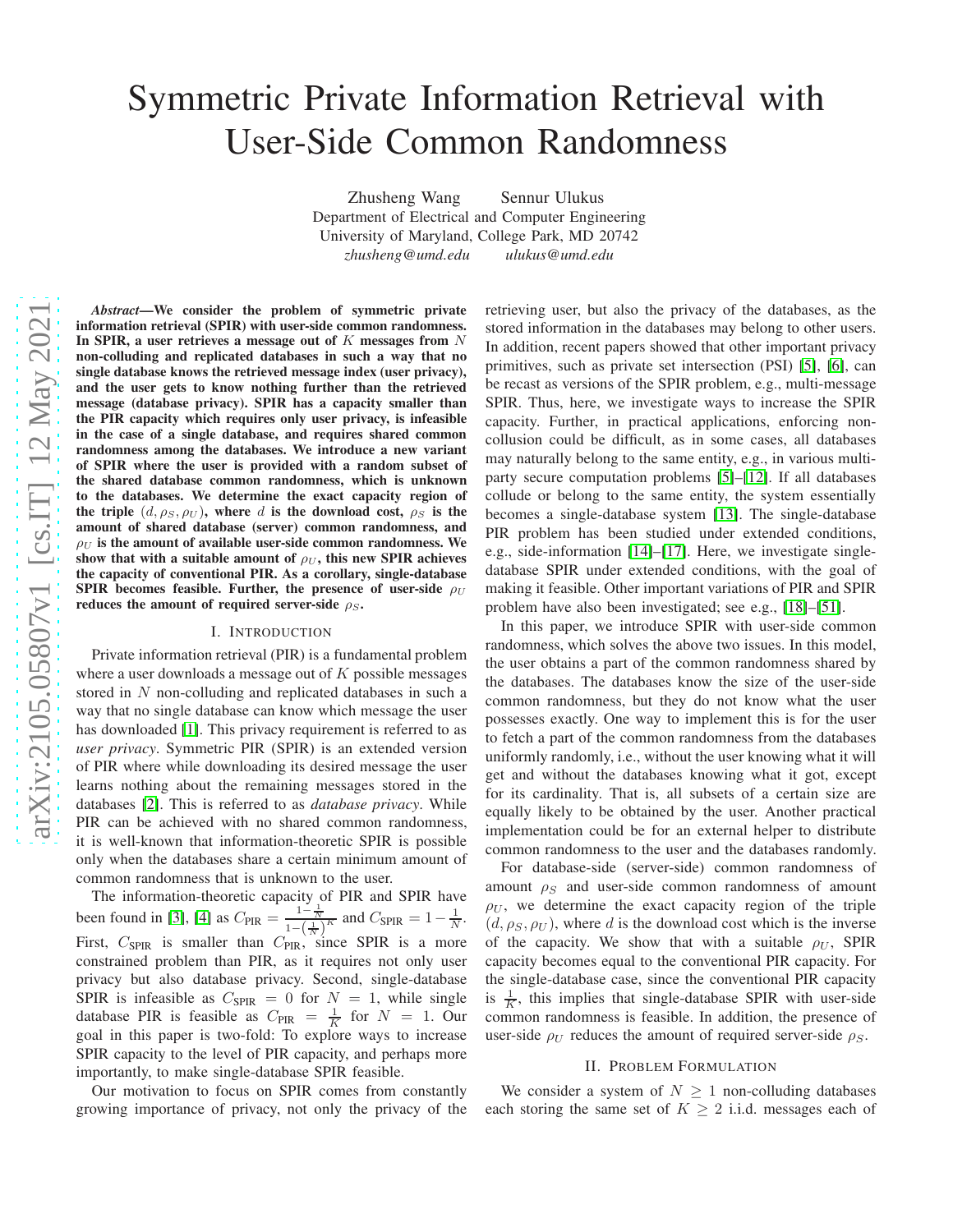which consisting of  $L$  i.i.d. symbols uniformly selected from a sufficiently large finite field  $\mathbb{F}_q$ , i.e.,

$$
H(W_k) = L, \quad k \in [K]
$$
 (1)

$$
H(W_{1:K}) = H(W_1) + \dots + H(W_K) = KL \tag{2}
$$

As in [\[4\]](#page-5-3), we use a random variable  $\mathcal F$  to denote the randomness in the retrieval strategy implemented by the user. Due to the user privacy constraint, the realization of  $\mathcal F$  is only known to the user, and is unknown to any of the databases. Due to the database privacy constraint, databases need to share some amount of common randomness  $\mathcal{R}_S$ ; we will call this *server-side* common randomness. Before the retrieval process starts, the user obtains a partial knowledge of  $\mathcal{R}_S$ . We denote it by  $\mathcal{R}_U$ , and call it *user-side* common randomness.  $\mathcal{R}_U$  is a subset of  $\mathcal{R}_S$ . The user-side common randomness  $\mathcal{R}_U$  is unknown to the databases, i.e., it is only known to be equally distributed among all subsets of  $\mathcal{R}_S$  with cardinality  $|\mathcal{R}_U|$ .

The message set  $W_{1:K}$  stored in the databases is independent of the desired message index  $k$ , retrieval strategy randomness at the user  $F$  and all the common randomness,

$$
I(W_{1:K}; k, \mathcal{F}, \mathcal{R}_S, \mathcal{R}_U) = 0, \quad \forall k, \ \forall \mathcal{R}_U
$$
 (3)

During the query generation stage, the user has no access to the message set  $W_{1:K}$  in the databases and the common randomness difference  $\mathcal{R}_S \backslash \mathcal{R}_U$ ,

$$
I(Q_{1:N}^{[k,\mathcal{R}_U]};W_{1:K},\mathcal{R}_S\backslash\mathcal{R}_U)=0, \quad \forall k, \ \forall \mathcal{R}_U
$$
 (4)

Using the desired message index and the user-side common randomness, the user generates a query for each database according to the retrieval strategy randomness  $F$ . Hence, the queries  $Q_n^{[k,\mathcal{R}_U]}$ ,  $n \in [N]$  are deterministic functions of  $\mathcal{F}$ ,

$$
H(Q_1^{[k,\mathcal{R}_U]}, Q_2^{[k,\mathcal{R}_U]}, \dots, Q_N^{[k,\mathcal{R}_U]} | \mathcal{F}) = 0 \quad \forall k, \ \forall \mathcal{R}_U \quad (5)
$$

After receiving a query from the user, each database generates a truthful answer based on the stored message set and the server-side common randomness,

$$
H(A_n^{[k,\mathcal{R}_U]}|Q_n^{[k,\mathcal{R}_U]}, W_{1:K}, \mathcal{R}_S) = 0, \quad \forall n, \ \forall k, \ \forall \mathcal{R}_U \quad (6)
$$

After collecting all  $N$  answers from the databases, the user should be able to decode the desired messages  $W_k$  reliably,

[reliability] 
$$
H(W_k|\mathcal{F}, A_{1:N}^{[k,\mathcal{R}_U]}, \mathcal{R}_U) = 0, \quad \forall k, \forall \mathcal{R}_U
$$
 (7)

Due to the user privacy constraint, the query generated to retrieve the desired message should be statistically indistinguishable from other queries. Specifically, for all  $k, k'$ , all  $n$ , and all user-side common randomness  $\mathcal{R}_U$ , there exists some  $\mathcal{R}'_U$  with  $H(\mathcal{R}'_U) = H(\mathcal{R}_U)$  such that,

[user privacy] 
$$
(Q_n^{[k,\mathcal{R}_U]}, A_n^{[k,\mathcal{R}_U]}, W_{1:K}, \mathcal{R}_S)
$$
  
 $\sim (Q_n^{[k',\mathcal{R}'_U]}, A_n^{[k',\mathcal{R}'_U]}, W_{1:K}, \mathcal{R}_S)$  (8)

Furthermore as in [\[45\]](#page-5-12), after factorizing the joint distribution of all the random variables in the server, we obtain the following equivalent expression for user privacy for all potential query realizations  $q$ ,

[user privacy] 
$$
P(Q_n^{[k,\mathcal{R}_U]} = q) = P(Q_n^{[k',\mathcal{R}'_U]} = q)
$$
 (9)

<span id="page-1-10"></span>Due to the database privacy constraint, the user should learn nothing about  $W_{\bar{k}}$  which is the complement of  $W_k$ , i.e.,  $W_{\bar{k}} =$  $\{W_1, \cdots, W_{k-1}, W_{k+1}, \cdots, W_K\},\$ 

$$
[database \text{ privacy}] \quad I(W_{\bar{k}}; \mathcal{F}, A_{1:N}^{[k,\mathcal{R}_U]}, \mathcal{R}_U) = 0 \quad (10)
$$

Again due to the database privacy, the user should not gain any knowledge about the remaining common randomness in the server even after retrieving the desired message,

<span id="page-1-8"></span><span id="page-1-2"></span>
$$
I(\mathcal{R}_S \backslash \mathcal{R}_U; \mathcal{F}, A_{1:N}^{[k,\mathcal{R}_U]}, W_k, \mathcal{R}_U) = 0 \tag{11}
$$

An achievable SPIR scheme is a scheme that satisfies the reliability constraint [\(7\)](#page-1-0), the user privacy constraint [\(8\)](#page-1-1) and the database privacy constraint [\(10\)](#page-1-2). As usual, the efficiency of the scheme is measured in terms of the maximal number of downloaded bits by the user from all the databases, denoted by  $D$ . We define the normalized download cost  $d$ , the normalized server-side common randomness  $\rho_S$ , and the normalized userside common randomness as  $\rho_U$  as,

$$
d = \frac{D}{L}, \quad \rho_S = \frac{H(\mathcal{R}_S)}{L}, \quad \rho_U = \frac{H(\mathcal{R}_U)}{L} \tag{12}
$$

<span id="page-1-11"></span>where  $L$  is the message length. Our goal in this paper is to determine the largest region for simultaneously achievable triples  $(d, \rho_S, \rho_U)$  over all valid retrieval schemes.

#### <span id="page-1-7"></span><span id="page-1-3"></span>III. MAIN RESULTS

<span id="page-1-5"></span>We state the main result of our paper in the following theorem which is the *capacity region* for the triple  $(d, \rho_S, \rho_U)$ .

<span id="page-1-9"></span>Theorem 1 *With user-side common randomness, the multidatabase SPIR capacity region for*  $N \geq 2$  *and*  $K \geq 2$  *is* 

$$
d \ge 1 + \frac{1}{N} + \frac{1}{N^2} + \dots + \frac{1}{N^{K-1}}
$$
 (13)

$$
\rho_S - \rho_U \ge \frac{1}{N} + \frac{1}{N^2} + \dots + \frac{1}{N^{K-1}} \tag{14}
$$

<span id="page-1-4"></span>
$$
\frac{N-1}{N}d + \rho_U \ge 1\tag{15}
$$

<span id="page-1-6"></span>
$$
\frac{N}{N-1}\rho_U + N\rho_S \ge \frac{N}{N-1} \tag{16}
$$

<span id="page-1-12"></span><span id="page-1-0"></span>Remark 1 *The right hand side of [\(13\)](#page-1-3) is the optimum normalized download cost of classical PIR,* d*PIR [\[3\]](#page-5-2). Thus, [\(13\)](#page-1-3) states that*  $d \geq d_{PIR}$ *. When*  $\rho_U = 0$ *, i.e., when there is no userside common randomness,* [\(15\)](#page-1-4) *becomes*  $d \geq d_{SPIR}$ *, where*  $d_{SPIR} = \frac{N}{N-1}$  is the optimum normalized download cost of *classical SPIR [\[4\]](#page-5-3). Note that*  $d_{SPIR} > d_{PIR}$  *for all N. Therefore, when*  $\rho_U = 0$ , [\(15\)](#page-1-4) *is binding*, [\(13\)](#page-1-3) *is loose, and we have*  $d = d_{\text{SPIR}}$ *. Theorem [1](#page-1-5) implies that with appropriate*  $\rho_U$ *, e.g., with*  $\rho_U = \frac{1}{N^K}$ , both [\(13\)](#page-1-3) and [\(15\)](#page-1-4) can be made binding, at *which time the new SPIR download cost achieves*  $d = d_{PIR}$ *.* 

<span id="page-1-1"></span>**Remark 2** *When*  $\rho_U = 0$ *, Theorem [1](#page-1-5) reduces to the capacity of classical SPIR [\[4\]](#page-5-3), as in this case,* [\(15\)](#page-1-4) gives  $d \geq \frac{N}{N-1}$ , *[\(16\)](#page-1-6)* gives  $\rho_S \ge \frac{1}{N-1}$ , and *[\(13\)](#page-1-3)* and *(14)* are non-binding.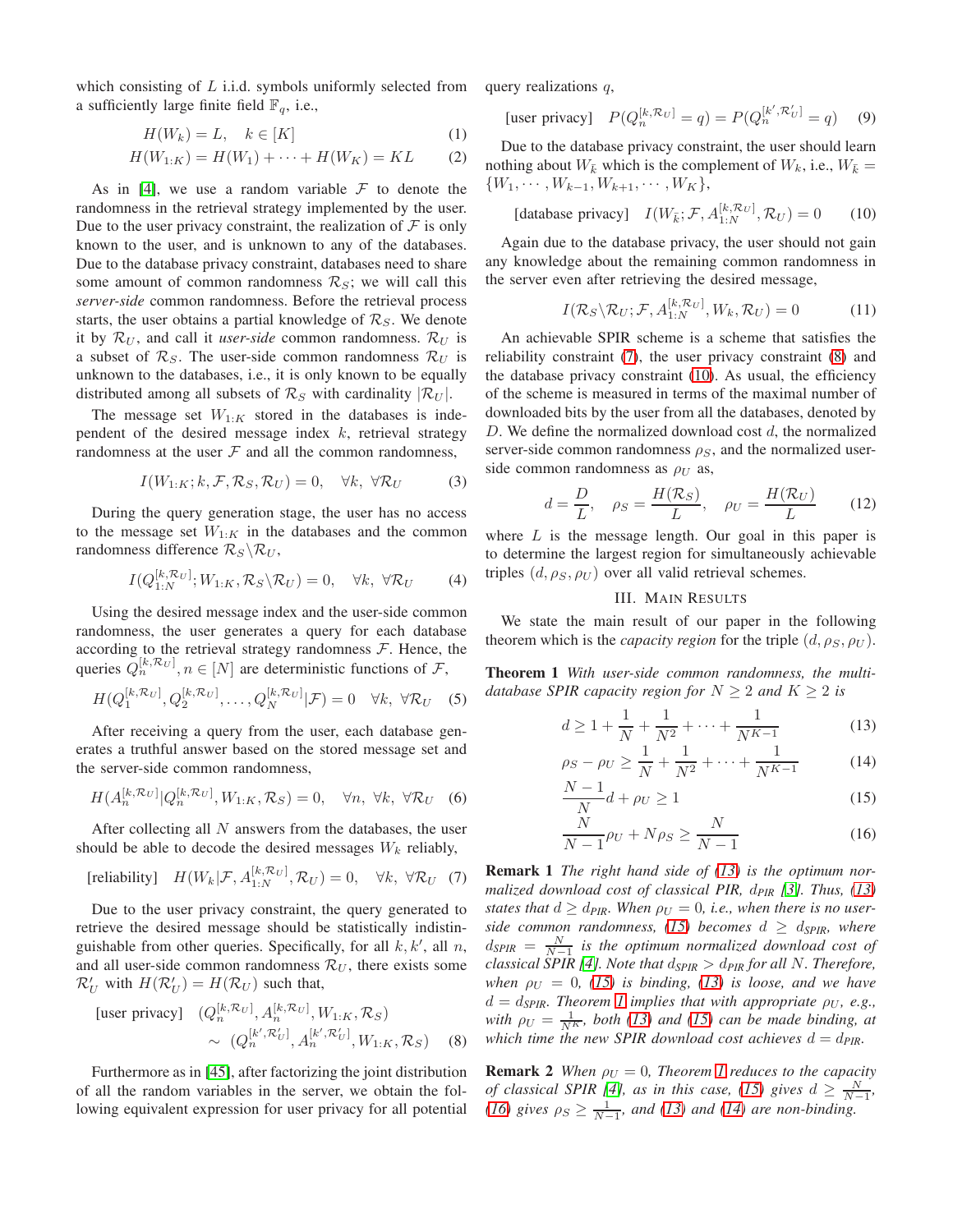**Remark 3** *The gap between*  $\rho_S$  *and*  $\rho_U$  *must be no smaller than a specific value as a function of* N *and* K *as given on the right hand side of [\(14\)](#page-1-7). This comes from the server privacy constraint, where part of the common randomness, i.e.,*  $\mathcal{R}_S \backslash \mathcal{R}_U$ *, is utilized to hide the undesired messages.* 

Remark 4 *From [\(16\)](#page-1-6), we observe that the existence of userside common randomness can help reduce the required amount of server-side common randomness. For instance, for*  $N =$ 2 *databases and* K = 2 *messages, classical SPIR optimum download cost*  $d = d_{SPIR} = 2$  *is achieved by*  $\rho_S = 1$  [\[4\]](#page-5-3)*. In Theorem [1,](#page-1-5)*  $d = 2$  *can be achieved by*  $\rho_S = \frac{3}{4}$  *with*  $\rho_U = \frac{1}{4}$ *.* 

<span id="page-2-0"></span>Corollary 1 *With user-side common randomness, the singledatabase SPIR capacity region for*  $N = 1$  *and*  $K \geq 2$  *is* 

$$
d \ge K \tag{17}
$$

$$
\rho_S - \rho_U \ge K - 1 \tag{18}
$$

$$
\rho_U \ge 1\tag{19}
$$

**Remark 5** *It is well-known that, for*  $N = 1$ *, classical SPIR is not feasible [\[4\]](#page-5-3). With user-side common randomness, singledatabase SPIR becomes feasible.*

Remark 6 *The optimal normalized download cost for singledatabase PIR is*  $d = K$  [\[3\]](#page-5-2), [\[14\]](#page-5-8), which is achieved by down*loading all messages from the server. One of the difficulties of single-database SPIR is that downloading all messages is not a valid SPIR scheme. Corollary [1](#page-2-0) shows that single-database PIR capacity can be achieved for single-database SPIR by means of user-side common randomness.*

Remark 7 *The first two terms in Corollary [1](#page-2-0) follow from the first two terms in Theorem [1.](#page-1-5) The third term in Corollary [1](#page-2-0) follows from the last two terms in Theorem [1](#page-1-5) by multiplying both sides of the fourth term in Theorem [1](#page-1-5) by*  $N - 1$ *.* 

Remark 8 *Like multi-database SPIR, in the single-database SPIR as well, the gap between*  $\rho_S$  *and*  $\rho_U$  *must be no smaller than a specific value as a function of* K *as given in [\(18\)](#page-2-1) to avoid information leakage on undesired messages.*

#### IV. MOTIVATING EXAMPLE

<span id="page-2-4"></span>**Example 1** We consider a single-database case  $N = 1$ ,  $K =$ 3 and  $L = 1$ *. We use*  $W_1$ *,*  $W_2$  and  $W_3$  to denote the three *messages. Our new achievable scheme is given in Table [I.](#page-2-2)*

*The reliability constraint follows from the fact that the user can always decode the desired message by using its own common randomness. The server privacy constraint follows from the fact that the undesired messages are always mixed with unknown common randomness. For the user-privacy constraint, we have for all*  $k, k' \in [3], k \neq k'$  *and a randomly selected*  $\mathcal{R}_U \in \{S_1, S_2, S_3\}$  *under a uniform distribution, there exists another different*  $\mathcal{R}'_U \in \{S_1, S_2, S_3\}$  *such that,* 

$$
P(Q^{[k,\mathcal{R}_U]} = q) = P(Q^{[k',\mathcal{R}'_U]} = q) = \frac{1}{3}
$$
 (20)

<span id="page-2-2"></span>

| $\mathcal{R}_U$ | desired message |             |             |  |
|-----------------|-----------------|-------------|-------------|--|
|                 | $W_1$           | $W_2$       | $W_3$       |  |
| $S_1$           | $W_1 + S_1$     | $W_2 + S_1$ | $W_3 + S_1$ |  |
|                 | $W_2 + S_2$     | $W_3 + S_2$ | $W_1 + S_2$ |  |
|                 | $W_3 + S_3$     | $W_1 + S_3$ | $W_2 + S_3$ |  |
| $S_2$           | $W_1 + S_2$     | $W_2 + S_2$ | $W_3 + S_2$ |  |
|                 | $W_2 + S_3$     | $W_3 + S_3$ | $W_1 + S_3$ |  |
|                 | $W_3 + S_1$     | $W_1 + S_1$ | $W_2 + S_1$ |  |
| $S_3$           | $W_1 + S_3$     | $W_2 + S_3$ | $W_3 + S_3$ |  |
|                 | $W_2 + S_1$     | $W_3 + S_1$ | $W_1 + S_1$ |  |
|                 | $W_3 + S_2$     | $W_1 + S_2$ | $W_2 + S_2$ |  |

TABLE I: The query table for the case  $N = 1$ ,  $K = 3$ .

<span id="page-2-1"></span>*where*  $q \in \{[W_1 + S_1, W_2 + S_2, W_3 + S_3], [W_1 + S_2, W_2 + S_4\}$  $S_3, W_3 + S_1$ ,  $[W_1 + S_3, W_2 + S_1, W_3 + S_2]$ *. Specifically from the point of view of the server, the same set of queries can be invoked for any desired message*  $W_i, i \in [3]$  *with the same probability distribution. This scheme achieves*  $d = 3$ ,  $\rho_U = 1$ *and*  $\rho_S = 3$ *, which exactly matches the boundary of the SPIR capacity region for*  $N = 1$  *and*  $K = 3$  *in Corollary [1.](#page-2-0)* 

<span id="page-2-5"></span>**Example 2** *We consider a multi-database case*  $N = 2$ ,  $K = 2$ and  $L = 4$ . We use  $[a_1, a_2, a_3, a_4]$  *as a random uniform permutation of the symbols in the first message*  $W_1$ *, and independently,*  $[b_1, b_2, b_3, b_4]$  *as another one for*  $W_2$ *. Due to message index permutations, each set of queries represents one of*  $4! \cdot 4 \cdot 3 = 288$  *different possible permutations. We have two different sets for each*  $R_U$  *because of necessary common randomness permutations. Our new achievable scheme for one random message index selection is given in Table [II.](#page-2-3)*

<span id="page-2-3"></span>

| $\mathcal{R}_U$ | Desired message: $W_1$ |                   | Desired message: $W_2$ |                   |
|-----------------|------------------------|-------------------|------------------------|-------------------|
|                 | DB1                    | DB <sub>2</sub>   | DB1                    | DB <sub>2</sub>   |
| $S_1$           | $a_1 + S_1$            | $a_2 + S_1$       | $b_1 + S_1$            | $b_2 + S_1$       |
|                 | $b_1 + S_2$            | $b_2 + S_3$       | $a_1 + S_2$            | $a_2 + S_3$       |
|                 | $a_3 + b_2 + S_3$      | $a_4 + b_1 + S_2$ | $b_3 + a_2 + S_3$      | $b_4 + a_1 + S_2$ |
|                 | $a_1 + S_1$            | $a_2 + S_1$       | $b_1 + S_1$            | $b_2 + S_1$       |
|                 | $b_1 + S_3$            | $b_2 + S_2$       | $a_1 + S_3$            | $a_2 + S_2$       |
|                 | $a_3 + b_2 + S_2$      | $a_4 + b_1 + S_3$ | $b_3 + a_2 + S_2$      | $b_4 + a_1 + S_3$ |
| $S_2$           | $a_1 + S_2$            | $a_2 + S_2$       | $b_1 + S_2$            | $b_2 + S_2$       |
|                 | $b_1 + S_3$            | $b_2 + S_1$       | $a_1 + S_3$            | $a_2 + S_1$       |
|                 | $a_3 + b_2 + S_1$      | $a_4 + b_1 + S_3$ | $b_3 + a_2 + S_1$      | $b_4 + a_1 + S_3$ |
|                 | $a_1 + S_2$            | $a_2 + S_2$       | $b_1 + S_2$            | $b_2 + S_2$       |
|                 | $b_1 + S_1$            | $b_2 + S_3$       | $a_1 + S_1$            | $a_2 + S_3$       |
|                 | $a_3 + b_2 + S_3$      | $a_4 + b_1 + S_1$ | $b_3 + a_2 + S_3$      | $b_4 + a_1 + S_1$ |
| $S_3$           | $a_1 + S_3$            | $a_2 + S_3$       | $b_1 + S_3$            | $b_2 + S_3$       |
|                 | $b_1 + S_1$            | $b_2 + S_2$       | $a_1 + S_1$            | $a_2+S_2$         |
|                 | $a_3 + b_2 + S_2$      | $a_4 + b_1 + S_1$ | $b_3 + a_2 + S_2$      | $b_4 + a_1 + S_1$ |
|                 | $a_1 + S_3$            | $a_2 + S_3$       | $b_1 + S_3$            | $b_2 + S_3$       |
|                 | $b_1 + S_2$            | $b_2 + S_1$       | $a_1 + S_2$            | $a_2 + S_1$       |
|                 | $a_3 + b_2 + S_1$      | $a_4 + b_1 + S_2$ | $b_3 + a_2 + S_1$      | $b_4 + a_1 + S_2$ |

TABLE II: The query table for the case  $N = 2$ ,  $K = 2$ .

Verification that this proposed scheme achieves the user privacy and the database privacy constraints is similar to the one in Example [1.](#page-2-4) This scheme achieves  $d = 1.5$ ,  $\rho_U = 0.25$ and  $\rho_S = 0.75$ . This is a corner point of the capacity region in Theorem [1](#page-1-5) where all inequalities are satisfied with equality.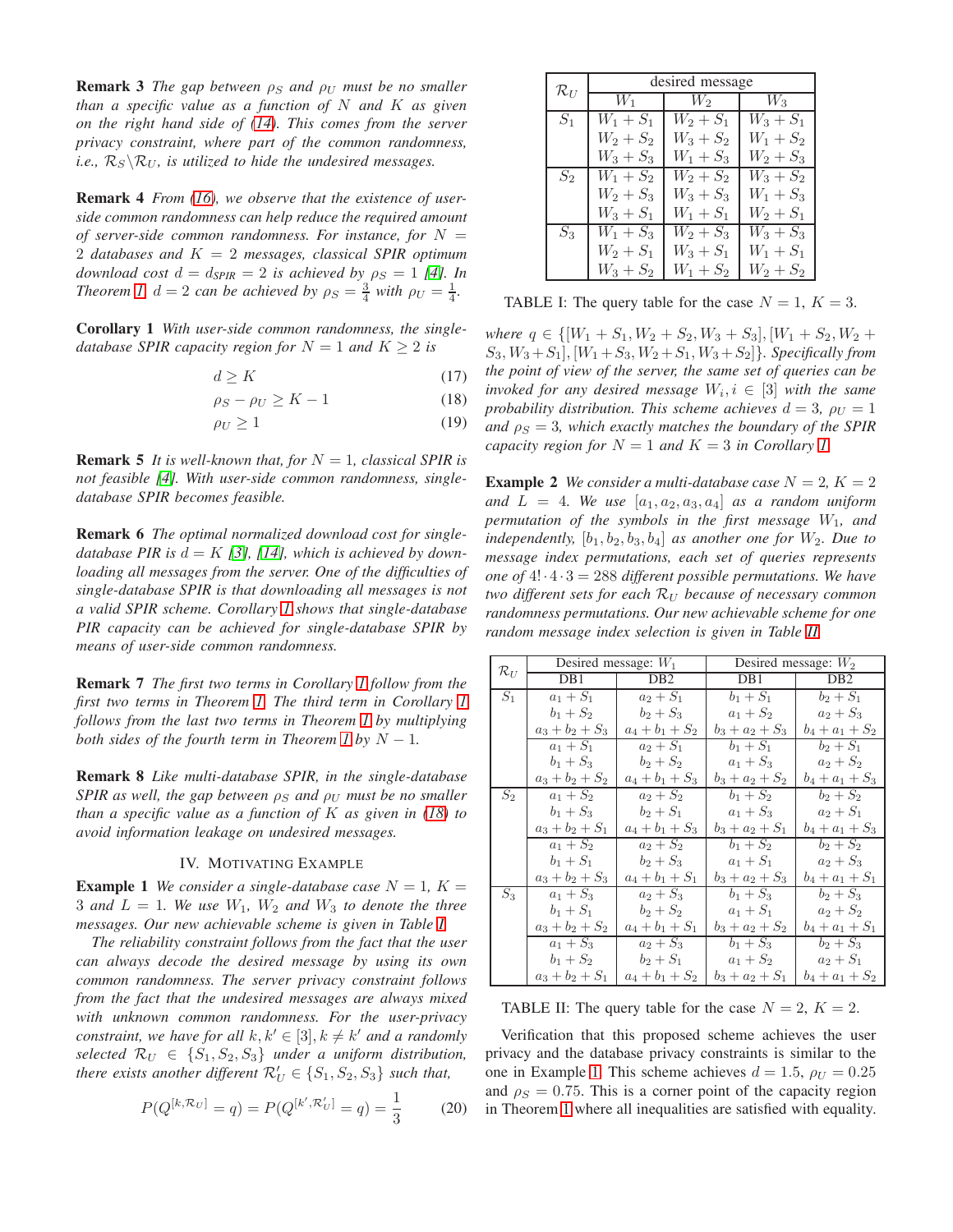The other corner point when  $\rho_U = 0$  is achieved by the classical SPIR scheme in [\[4\]](#page-5-3). Any point on the line segment joining these two points can be achieved by time-sharing between these two schemes. Any other remaining point in Theorem [1](#page-1-5) can be achieved by adding extra randomness in the user- and server-side simultaneously, or by increasing the server-side common randomness and the download cost.

#### V. CONVERSE PROOF

We provide a sketch of the converse proof of Theorem [1](#page-1-5) here. The four inequalities in Theorem [1](#page-1-5) are proved in Lemmas [3,](#page-3-0) [4,](#page-3-1) [9](#page-3-2) and [10](#page-4-0) below. Towards proving these four lemmas, we need Lemmas [1-](#page-3-3)[2](#page-3-4) and Lemmas [5-](#page-3-5)[8](#page-3-6) below. We note that Lemmas [1](#page-3-3)[-2](#page-3-4) extend [\[3,](#page-5-2) Lemmas 5-6], and Lemmas [5-](#page-3-5)[8](#page-3-6) extend [\[4,](#page-5-3) Eqns. (26), (27), (30), (39)]. These extensions are needed because we have two additional sets of random variables in our system model:  $\mathcal{R}_S$  and  $\mathcal{R}_U$  with respect to techniques in [\[3\]](#page-5-2), and  $\mathcal{R}_U$  with respect to techniques in [\[4\]](#page-5-3).

# <span id="page-3-3"></span>Lemma 1

$$
I(W_{2:K}; Q_{1:N}^{[1,\mathcal{R}_U]}, A_{1:N}^{[1,\mathcal{R}_U]}, \mathcal{R}_S | W_1) \le D - L \tag{21}
$$

#### <span id="page-3-4"></span>Lemma 2

$$
I(W_{k:K}; Q_{1:N}^{[k-1, \mathcal{R}_U]}, A_{1:N}^{[k-1, \mathcal{R}_U]}, \mathcal{R}_S | W_{1:k-1})
$$
  
\n
$$
\geq \frac{1}{N} I(W_{k+1:K}; Q_{1:N}^{[k, \mathcal{R}'_U]}, A_{1:N}^{[k, \mathcal{R}'_U]}, \mathcal{R}_S | W_{1:k}) + \frac{L}{N}
$$
 (22)

#### <span id="page-3-0"></span>Lemma 3 (Minimal download cost d)

$$
d \ge 1 + \frac{1}{N} + \frac{1}{N^2} + \dots + \frac{1}{N^{K-1}} \tag{23}
$$

**Proof:** Following steps similar to [\[3,](#page-5-2) Eqns. (62)-(67)] for Lemma [2,](#page-3-4) we obtain

$$
I(W_{2:K}; Q_{1:N}^{[1, \mathcal{R}_U]}, A_{1:N}^{[1, \mathcal{R}_U]}, \mathcal{R}_S | W_1)
$$
  
\n
$$
\geq \left(\frac{1}{N} + \frac{1}{N^2} + \dots + \frac{1}{N^{K-1}}\right) L
$$
 (24)

<span id="page-3-1"></span>Combining the upper bound in Lemma [1](#page-3-3) and the lower bound in [\(24\)](#page-3-7) completes the proof.  $\blacksquare$ 

### Lemma 4 (Minimal difference between  $\rho_S$  and  $\rho_U$ )

$$
\rho_S - \rho_U \ge \frac{1}{N} + \frac{1}{N^2} + \dots + \frac{1}{N^{K-1}} \tag{25}
$$

Proof: From  $(24)$ , we have the following relation,

$$
H(W_{2:K}|Q_{1:N}^{[1,\mathcal{R}_U]},A_{1:N}^{[1,\mathcal{R}_U]},W_1,\mathcal{R}_S)
$$
  
 
$$
\leq (K-1)L - \left(\frac{1}{N} + \frac{1}{N^2} + \dots + \frac{1}{N^{K-1}}\right)L \qquad (26)
$$

Next, we have the following upper bound,

$$
I(W_{2:K}; \mathcal{R}_{S} \backslash \mathcal{R}_{U} | Q_{1:N}^{[1,\mathcal{R}_{U}]}, A_{1:N}^{[1,\mathcal{R}_{U}]}, W_{1}, \mathcal{R}_{U})
$$
  
\n
$$
\leq H(\mathcal{R}_{S} \backslash \mathcal{R}_{U} | Q_{1:N}^{[1,\mathcal{R}_{U}]}, A_{1:N}^{[1,\mathcal{R}_{U}]}, W_{1}, \mathcal{R}_{U})
$$
(27)

$$
\stackrel{(11)}{=} H(\mathcal{R}_S \backslash \mathcal{R}_U) = H(\mathcal{R}_S) - H(\mathcal{R}_U) \tag{28}
$$

and the following lower bound,

$$
I(W_{2:K}; \mathcal{R}_{S} \backslash \mathcal{R}_{U} | Q_{1:N}^{[1,\mathcal{R}_{U}]}, A_{1:N}^{[1,\mathcal{R}_{U}]}, W_{1}, \mathcal{R}_{U})
$$
  
(10),(7),(5)  

$$
(K-1)L - H(W_{2:K} | Q_{1:N}^{[1,\mathcal{R}_{U}]}, A_{1:N}^{[1,\mathcal{R}_{U}]}, W_{1}, \mathcal{R}_{S})
$$
  
(29)

<span id="page-3-10"></span>
$$
\stackrel{(26)}{\geq} \left(\frac{1}{N} + \frac{1}{N^2} + \dots + \frac{1}{N^{K-1}}\right) L \tag{30}
$$

<span id="page-3-5"></span>Combining [\(28\)](#page-3-9) and [\(30\)](#page-3-10) yields the desired result.  $\blacksquare$ 

# **Lemma 5** *For any*  $k' \neq k$ *,*

$$
H(A_n^{[k,\mathcal{R}_U]}|Q_n^{[k,\mathcal{R}_U]}, W_k, \mathcal{R}_U)
$$
  
\n
$$
\geq H(A_n^{[k',\mathcal{R}_U']}|Q_n^{[k',\mathcal{R}_U']}, W_k, \mathcal{R}_U') - H(\mathcal{R}_U)
$$
 (31)

# Lemma 6

$$
H(A_n^{[k,\mathcal{R}_U]}|Q_n^{[k,\mathcal{R}_U]},\mathcal{R}_U) = H(A_n^{[k',\mathcal{R}'_U]}|Q_n^{[k',\mathcal{R}'_U]},\mathcal{R}'_U)
$$
\n(32)

Lemma 7

<span id="page-3-14"></span><span id="page-3-12"></span>
$$
H(A_n^{[k,\mathcal{R}_U]}|\mathcal{F}, Q_n^{[k,\mathcal{R}_U]}, W_k, \mathcal{R}_U)
$$
  
= 
$$
H(A_n^{[k,\mathcal{R}_U]}|Q_n^{[k,\mathcal{R}_U]}, W_k, \mathcal{R}_U)
$$
(33)

<span id="page-3-6"></span>**Lemma 8** For any 
$$
k' \neq k
$$
,  
\n
$$
H(A_n^{[k',\mathcal{R}'_U]} | Q_n^{[k',\mathcal{R}'_U]}, \mathcal{R}'_U) = H(A_n^{[k',\mathcal{R}'_U]} | Q_n^{[k',\mathcal{R}'_U]}, W_k, \mathcal{R}'_U)
$$
\n(34)

#### <span id="page-3-2"></span>Lemma 9 (Minimal bound for d and  $\rho_U$ )

<span id="page-3-15"></span> $\sqrt{2}$ 

<span id="page-3-13"></span><span id="page-3-11"></span>
$$
\frac{N-1}{N}d + \rho_U \ge 1\tag{35}
$$

<span id="page-3-7"></span>Proof: Starting from the message length assumption [\(1\)](#page-1-10),

$$
L = H(W_k) \stackrel{\text{(a)}}{=} H(W_k | \mathcal{F}, \mathcal{R}_U) \tag{36}
$$
\n
$$
\stackrel{\text{(7)}}{=} H(W_k | \mathcal{F}, \mathcal{R}_U) \qquad H(W_k | \mathcal{F}, A^{[k, \mathcal{R}_U]} | \mathcal{F}) \tag{37}
$$

$$
\stackrel{(I)}{=} H(W_k|\mathcal{F}, \mathcal{R}_U) - H(W_k|\mathcal{F}, A_{1:N}^{[k, \mathcal{R}_U]}, \mathcal{R}_U) \tag{37}
$$

$$
= I(W_k; A_{1:N}^{[\kappa, \kappa_U]} | \mathcal{F}, \mathcal{R}_U)
$$
\n
$$
H(A^{[\kappa, \kappa_U]} | \mathcal{F}, \mathcal{P}) = H(A^{[\kappa, \kappa_U]} | \mathcal{F}, W, \mathcal{P})
$$
\n(38)

$$
= H(A_{1:N}^{[\kappa,\kappa_U]}|\mathcal{F},\mathcal{R}_U) - H(A_{1:N}^{[\kappa,\kappa_U]}|\mathcal{F},W_k,\mathcal{R}_U) \tag{39}
$$
  

$$
\langle H(A_{1:N}^{[\kappa,\kappa_U]}|\mathcal{F},\mathcal{D}_V) - H(A_{1:N}^{[\kappa,\kappa_U]}|\mathcal{F},O[k,\mathcal{R}_U]|\mathcal{M},\mathcal{D}_V) \rangle
$$

$$
\leq H(A_{1:N}^{[k,\mathcal{R}_U]}|\mathcal{F},\mathcal{R}_U) - H(A_n^{[k,\mathcal{R}_U]}|\mathcal{F},Q_n^{[k,\mathcal{R}_U]},W_k,\mathcal{R}_U) \tag{40}
$$

$$
\stackrel{(33)}{=} H(A_{1:N}^{[k,\mathcal{R}_U]}|\mathcal{F},\mathcal{R}_U) - H(A_n^{[k,\mathcal{R}_U]}|Q_n^{[k,\mathcal{R}_U]},W_k,\mathcal{R}_U) \tag{41}
$$

<span id="page-3-8"></span>
$$
\leq H(A_{1:N}^{[k,\mathcal{R}_U]}|\mathcal{F},\mathcal{R}_U) - H(A_n^{[k',\mathcal{R}'_U]}|Q_n^{[k',\mathcal{R}'_U]},W_k,\mathcal{R}'_U) + H(\mathcal{R}_U)
$$
\n(42)

$$
\stackrel{(34)}{=} H(A_{1:N}^{[k,\mathcal{R}_U]}|\mathcal{F},\mathcal{R}_U) - H(A_n^{[k',\mathcal{R}'_U]}|Q_n^{[k',\mathcal{R}'_U]},\mathcal{R}'_U) + H(\mathcal{R}_U)
$$
\n(43)

<span id="page-3-16"></span><span id="page-3-9"></span>
$$
\stackrel{(32)}{=} H(A_{1:N}^{[k,\mathcal{R}_U]}|\mathcal{F},\mathcal{R}_U) - H(A_n^{[k,\mathcal{R}_U]}|Q_n^{[k,\mathcal{R}_U]},\mathcal{R}_U) + H(\mathcal{R}_U)
$$
\n(44)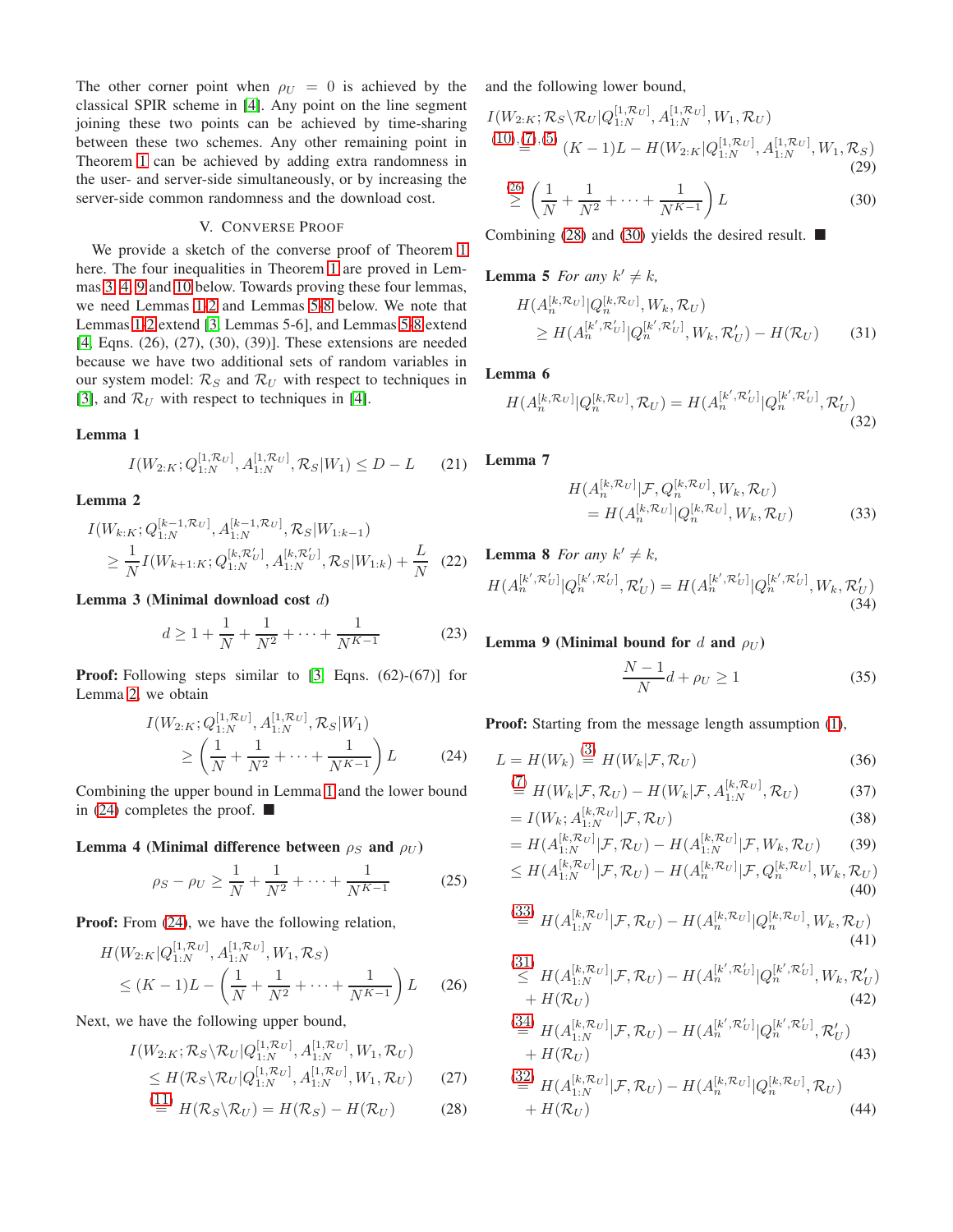$$
\leq H(A_{1:N}^{[k,\mathcal{R}_U]}|\mathcal{F},\mathcal{R}_U) - H(A_n^{[k,\mathcal{R}_U]}|\mathcal{F},\mathcal{R}_U) + H(\mathcal{R}_U) \tag{45}
$$

By summing [\(45\)](#page-4-1) over all  $n \in [1:N]$ , we obtain the following relationship, which completes the proof,

$$
NL \le NH(A_{1:N}^{[k,\mathcal{R}_U]}|\mathcal{F},\mathcal{R}_U) - \sum_{n=1}^N H(A_n^{[k,\mathcal{R}_U]}|\mathcal{F},\mathcal{R}_U) + NH(\mathcal{R}_U)
$$
\n(46)

$$
\leq (N-1)H(A_{1:N}^{[k,\mathcal{R}_U]}|\mathcal{F},\mathcal{R}_U) + NH(\mathcal{R}_U) \tag{47}
$$

$$
\leq (N-1)\sum_{n=1}^{N} H(A_n^{[k,\mathcal{R}_U]}|\mathcal{F},\mathcal{R}_U) + NH(\mathcal{R}_U) \quad (48)
$$

$$
\leq (N-1)D + NH(\mathcal{R}_U) \tag{49}
$$

<span id="page-4-0"></span>г

# Lemma 10 (Minimal bound for  $\rho_U$  and  $\rho_S$ )

$$
\frac{N}{N-1}\rho_U + N\rho_S \ge \frac{N}{N-1}
$$
\n(50)

**Proof:** Starting with the database privacy constraint [\(10\)](#page-1-2),

$$
0 = I(W_{\vec{k}}; \mathcal{F}, A_{1:N}^{[k, \mathcal{R}_U]}, \mathcal{R}_U)
$$
\n(51)\n  
\n(3) 
$$
I(W_{\vec{k}}, A^{[k, \mathcal{R}_U]}, \mathcal{P}, +\mathcal{F})
$$
\n(52)

$$
\stackrel{\text{(b)}}{=} I(W_{\overline{k}}; A_{1:N}^{[k, \infty_U]}, \mathcal{R}_U | \mathcal{F}) \tag{52}
$$
\n
$$
\stackrel{\text{(7)}}{=} I(W_{\overline{k}}, A_{1:N}^{[k, \infty_U]}, \mathcal{F}_{\overline{k}} | \mathcal{F}_{\overline{k}}) \tag{52}
$$

$$
\stackrel{(I)}{=} I(W_{\bar{k}}; A_{1:N}^{[k,\mathcal{R}_U]}, \mathcal{R}_U|\mathcal{F}) + I(W_{\bar{k}}; W_k|\mathcal{F}, A_{1:N}^{[k,\mathcal{R}_U]}, \mathcal{R}_U)
$$
\n(53)

$$
= I(W_{\bar{k}}; A_{1:N}^{[k, \mathcal{R}_U]}, W_k, \mathcal{R}_U | \mathcal{F})
$$
\n
$$
(54)
$$

$$
= I(W_{\bar{k}}; A_{1:N}^{[k, \mathcal{R}_U]} | \mathcal{F}, W_k, \mathcal{R}_U) + I(W_{\bar{k}}; W_k, \mathcal{R}_U | \mathcal{F}) \quad (55)
$$

$$
\stackrel{\text{(3)}}{=} I(W_{\bar{k}}; A_{1:N}^{[k,\mathcal{R}_U]}|\mathcal{F}, W_k, \mathcal{R}_U) \tag{56}
$$

$$
\geq I(W_{\bar{k}}; A_n^{[k, \mathcal{R}_U]} | \mathcal{F}, W_k, \mathcal{R}_U)
$$
\n<sup>(57)</sup>

$$
\stackrel{(6)\_}{=}{}^{(5)} H(A_n^{[k,\mathcal{R}_U]}|\mathcal{F}, W_k, \mathcal{R}_U) - H(A_n^{[k,\mathcal{R}_U]}|\mathcal{F}, W_{1:K}, \mathcal{R}_U) + H(A_n^{[k,\mathcal{R}_U]}|\mathcal{F}, W_{1:K}, \mathcal{R}_S)
$$
\n(58)

$$
\geq H(A_n^{[k,\mathcal{R}_U]}|\mathcal{F}, W_k, \mathcal{R}_U) - H(A_n^{[k,\mathcal{R}_U]}|\mathcal{F}, W_{1:K}, \mathcal{R}_U) + H(A_n^{[k,\mathcal{R}_U]}|\mathcal{F}, W_{1:K}, \mathcal{R}_S, \mathcal{R}_U)
$$
(59)

$$
=H(A_n^{[k,\mathcal{R}_U]}|\mathcal{F},W_k,\mathcal{R}_U)-I(A_n^{[k,\mathcal{R}_U]};\mathcal{R}_S|\mathcal{F},W_{1:K},\mathcal{R}_U)
$$
\n(60)

$$
= H(A_n^{[k,\mathcal{R}_U]}|\mathcal{F}, W_k, \mathcal{R}_U) - H(\mathcal{R}_S|\mathcal{F}, W_{1:K}, \mathcal{R}_U) + H(\mathcal{R}_S|\mathcal{F}, A_n^{[k,\mathcal{R}_U]}, W_{1:K}, \mathcal{R}_U)
$$
(61)

$$
\geq H(A_n^{[k,\mathcal{R}_U]}|\mathcal{F}, W_k, \mathcal{R}_U) - H(\mathcal{R}_S|\mathcal{F}, W_k, \mathcal{R}_U) \tag{62}
$$

$$
=H(A_n^{[k,\mathcal{R}_U]}|\mathcal{F},W_k,\mathcal{R}_U)-H(\mathcal{R}_U,\mathcal{R}_S\backslash \mathcal{R}_U|\mathcal{F},W_k,\mathcal{R}_U)
$$
\n(63)

$$
=H(A_n^{[k,\mathcal{R}_U]}|\mathcal{F},W_k,\mathcal{R}_U)-H(\mathcal{R}_S\backslash\mathcal{R}_U|\mathcal{F},W_k,\mathcal{R}_U)
$$
\n(64)

$$
\stackrel{(11)}{=} H(A_n^{[k,\mathcal{R}_U]}|\mathcal{F}, W_k, \mathcal{R}_U) - H(\mathcal{R}_S \backslash \mathcal{R}_U) \tag{65}
$$

$$
=H(A_n^{[k,\mathcal{R}_U]}|Q_n^{[k,\mathcal{R}_U]},\mathcal{R}_U)-H(\mathcal{R}_S)
$$
\n(66)

where  $(66)$  follows from the steps between  $(41)-(44)$  $(41)-(44)$  $(41)-(44)$  by applying Lemma [5](#page-3-5) to Lemma [8](#page-3-6) again.

<span id="page-4-1"></span>By summing [\(66\)](#page-4-2) over all  $n \in [1 : N]$ , we obtain the following relationship, which completes the proof,

$$
0 \ge \sum_{n=1}^{N} H(A_n^{[k, \mathcal{R}_U]} | Q_n^{[k, \mathcal{R}_U]}, \mathcal{R}_U) - NH(\mathcal{R}_S) \tag{67}
$$

$$
\geq H(A_{1:N}^{[1,\mathcal{R}_U]}|\mathcal{F}, Q_n^{[1,\mathcal{R}_U]}, \mathcal{R}_U) - NH(\mathcal{R}_S) \tag{68}
$$

$$
\overset{(5), (47)}{\geq} \frac{N}{N-1}L - \frac{N}{N-1}H(\mathcal{R}_U) - NH(\mathcal{R}_S) \tag{69}
$$

#### VI. ACHIEVABILITY PROOF

<span id="page-4-3"></span>П

Our achievability is based on the principle of converting a given PIR scheme into a valid SPIR scheme using the serverside and user-side common randomness in a manner that does not compromise the download cost; e.g., [\[52\]](#page-5-13). To that goal, the common randomness added to the desired symbols are substracted out as they are available at the user side, and the remaining common randomness unknown to the user protects the undesired messages. The challenge is to implement this for all possible user-side common randomness realizations which are unknown ahead of time. Steps of our achievable scheme:

- 1) *Initial PIR query generation:* For given N and K, generate an initial PIR query table for each desired message using the scheme in [\[3\]](#page-5-2), e.g., Tables [I-](#page-2-2)[II](#page-2-3) without  $S_i$ s.
- 2) *Server-side common randomness assignment:* For each desired message and each permutation of message index (e.g., 288 permutations in Example [2\)](#page-2-5), mix all 1-sum symbols from the desired message across all the databases with the same new common randomness. We call it seed common randomness (e.g.,  $S_1$  in first three rows of Table [II\)](#page-2-3). Assign a new distinct common randomness to every 1-sum symbol from the undesired messages. For every k-sum symbol containing a desired message symbol, mix it with the common randomness from the  $(k-1)$ -sum symbol having the same  $k-1$  undesired message symbols queried at another database. For every ksum symbol not containing any desired message symbol, assign a new distinct common randomness. Repeat this until  $k$  reaches  $K$ . Next, we permute non-seed common randomness indices (e.g., 4th-6th rows of Table [II\)](#page-2-3). We call this whole modified query table a *query cell*.
- 3) *Server-side common randomness cycling:* While keeping each query cell, create a new one by adding 1 (mod  $|\mathcal{R}_S|$ ) to each common randomness index (e.g.,  $S_1$  becomes  $S_2$ ) in Table [II\)](#page-2-3). Repeat it  $|\mathcal{R}_S|$  times such that each query cell has a different seed common randomness index.
- 4) *Query cell determination:* The user has  $|\mathcal{R}_U|$  server-side common randomness. The user determines the query cell to be invoked, and selects a random permutation within that cell, by matching its user-side common randomness to the seed common randomness of the cell.

<span id="page-4-2"></span>In this scheme, the message length L is  $N^K$  as in [\[3\]](#page-5-2), the total amount of server-side common randomness required  $|\mathcal{R}_S|$ is  $1 + \cdots + N^{K-1}$  and the total amount of user-side common randomness required  $|\mathcal{R}_U|$  is 1.